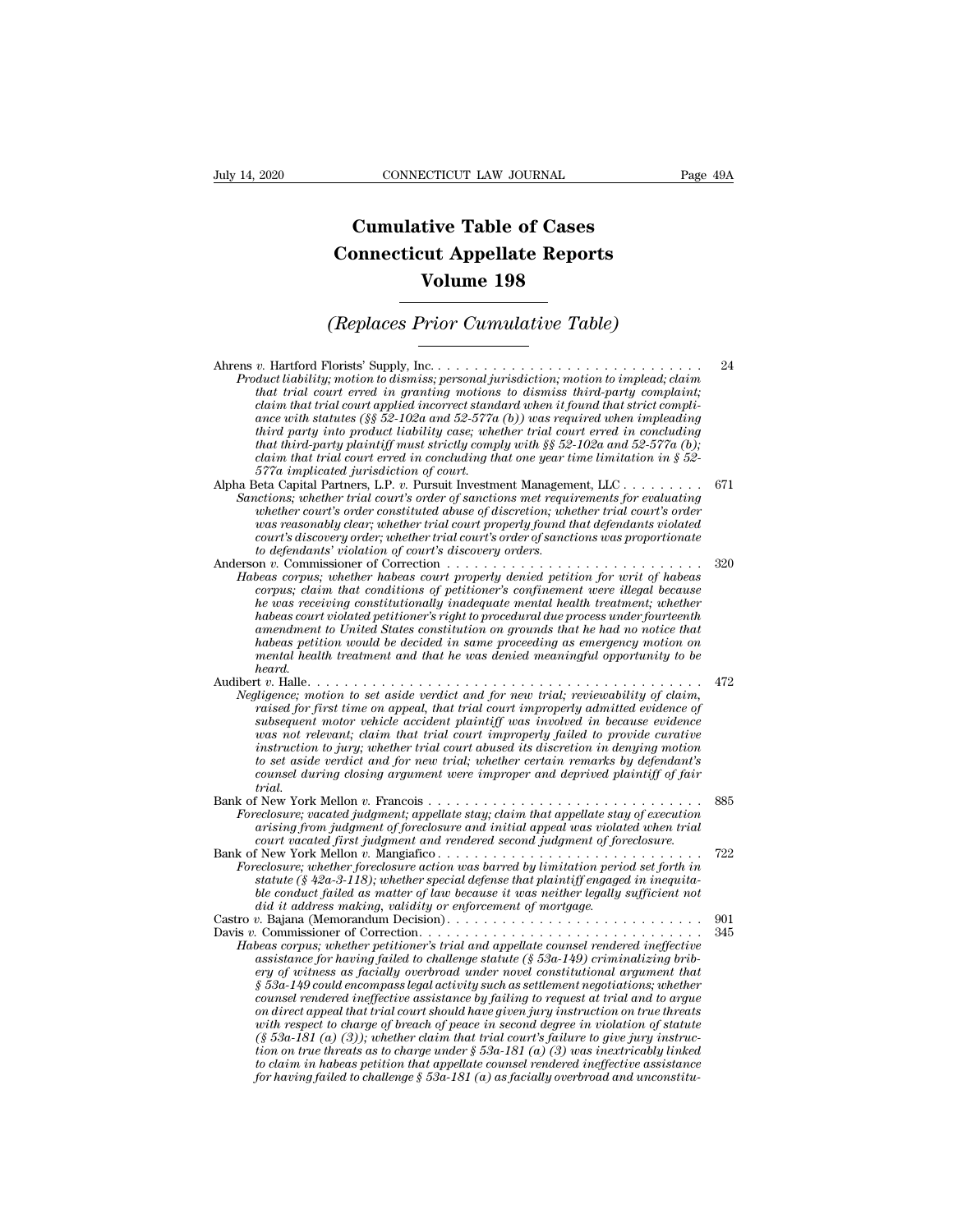*tionally vague as applied; whether trial counsel and appellate counsel rendered ineffective assignment* and *ineffective assignment* and *ineffective assignment ineffective assignment ineffective assignment ineffective assignment into evidence of pertitioner's blood test results.*<br> *inex y performally vague as applied; whether*<br>*ineffective assistance for having fapetitioner's blood test results.*<br>*petitioner's blood test results.*<br>*i.u.s. v. New York Sports Club....*<br>*rkers' compensation: ameal fram a* Dominguez *v.* New York Sports Club . . . . . . . . . . . . . . . . . . . . . . . . . . . . . . . <sup>854</sup> *Workerstanday vague as applied; whether trial counsel and appellate counsel rendered*<br>*ineffective assistance for having failed to challenge admission into evidence of<br>petitioner's blood test results.*<br>*Workers' compensat* 

- *cluding tionally vague as applied; whether trial counsel and appellate counsel rendered*<br> *ineffective assistance for having failed to challenge admission into evidence of*<br> *petitioner's blood test results.*<br> *cluez v. N tionally vague as applied; whether trial counsel and appellate counsel rendered*<br>*ineffective assistance for having failed to challenge admission into evidence of*<br>*petitioner's blood test results.*<br> $\mu$ ez  $v$ . New York S *erly precluive assistance for having failed to challenge admission into evidence of*<br>*ineffective assistance for having failed to challenge admission into evidence of*<br>*petitioner's blood test results.*<br> $P$ <br> $P$ <br> $P$ <br> $P$ <br> $P$ *that plaintiff's blood test results.*<br> *that is results to submit media for that is a here is compensation compensation; appeal from decision of Compensation Review Board pre-<br>
cluding defendant employer and its workers' within twenty-eight days of notice of claim rendered it impossible for defendants thers'* compensation; appeal from decision of Compensation Review Board pre-<br>cluding defendant employer and its workers' compensation insurer from con-<br>cluding defendant employer and its work-related injuries; whether boa *Workers' compensation; appeal from decision of Compensation Review Board precluding defendant employer and its workers' compensation insurer from contesting compensability of claim for work-related injuries; whether boar* cluding defendant employer and its workers' compensation insurer from coifficient disting compensability of claim for work-related injuries; whether board improperly precluded defendants from contesting extent of plaintiff Esting compensionity of carm for work-retated rightnes; whener oodra improperty<br>
erly precluded defendants from contesting extent of plaintiff's injuries; claim<br>
that plaintiff's failure to submit medical bills or request *Proculaed agendants from contesting extent of plaintyfs influence; claim that plaintiff's failure to submit medical bills or request for payment to defendants to comply with statutory (§ 31-294c (b)) predicate to commence granting thanty is jaune to submit medical buls or request for payment to defendants*<br>within twenty-eight days of notice of claim rendered it impossible for defendants<br>to comply with statutory (§ 31-294c (b)) predicate to *upon reconsideration of \$31-294c (b))* predicate to commence payment sion of limited exception to preclusion provision of \$31-294c (b) articulation; however the summarization of limited exception to preclusion provision o be comply will statuting ( $S$  31-294c ( $0$ )) predicted to commence payment; extension for  $S$  in  $\mathcal{O}(D)$  articulated in Dubrosky v. Boehriger Ingellem Corp.  $(145 \text{ Com.} \text{ App. } 261)$ , rejected.<br>Gerrish v. Hammick . . . .
- *Termination of parental rights; whether Department of Children and Families made reasonable through and rights; whether Department of Children and Families made reasonable of parental rights; whether Department of Childre*
- *reasonable efforts to reunify respondent father with minichally relation; to remaining defendant's motion to reargue; claim that trial court abused its discretion in granting defendant's motion to reargue; claim that tria department failed to offer father or child's mother any feedback with respect to the increase in the intergerence; claim that trial court abused its asscretion in granting defendant's motion to reargue; claim that trial court improperly granted, upon reconsideration, defendant's motion for summary jud to offer parents adequate smoking cessation services; claim that trial court improperly found that father was unable or unwilling to benefit from department's reasonable efforts to reunify subtence the partment of Children and Families made reasonable efforts to reunify respondent father with minor child; claim that department failed to offer father or child's mother any feedb reasonable efforts to reunify respondent father with minor child; claim that department failed to offer father or child's mother any feedback with respect to their progress in therapeutic family time program; claim that reasonable efforts to reunify respondent father with minor child; claim that*<br>department failed to offer father or child's mother any feedback with respect to<br>their progress in therapeutic family time program; claim that *department jailed to offer jather or child's mother any jeedback with respect to their progress in therapeutic family time program; claim that department failed to offer parents adequate smoking cessation services; claim their progress in therapeutic family time pro*<br>to offer parents adequate smoking cessatic<br>improperly found that father was unable or unity<br>reasonable efforts to reunify him with child,<br>to support trial court's conclusion Maselli *v.* Regional that father was unable or unwilling to benefit from department's<br>reasonable efforts to reunify him with child; whether evidence was insufficient<br>to support trial court's conclusion that father failed *Summary jouna that jamer was unable or unwulling to benefit from department s*<br> *Sumport trial courtly conclusion that did; whether evidence was insufficient thabilitation pursuant to statute* ( $\frac{1}{2}$  Ta-112 (j) (3) (B
- *reasonable efforts to reamly nim with chila, whether evidence was insufficient*<br>to support trial court's conclusion that father failed to achieve sufficient rehabili-<br>tation pursuant to statute (§ 17a-112 (j) (3) (B) (i)) *to support trial court's conclusion that jather jatiled to achieve sufficient renabilition pursuant to statute (§ 17a-112 (j) (3) (B) (i)); whether trial court, in addiudicatory findings, improperly compared father's suit failing pursuant to statute (§ 17a-112 (J) (3) (B) (0)); whether trial court, in addjudicatory findings, improperly compared father's suitability as parent, and that of mother, to that of foster parent.*<br> *v.* Regional S *identifiable person-imminent harm exception to governmental immunity; adoption of trial court's memorandum of decision as proper statement of facts and v. Regional School District No.*<br> *amary judgment; assault and b*<br> *angligent infliction of emotion complines*<br> *itiff's claims were bared by go*<br> *dentifiable person-imminent l<br>
<i>ion of trial court's memorana*<br> *applicab* McCullough *inflation of emotional distress; negligence; recklessness; whether plaintifficition of emotional distress; negligence; recklessness; whether plaintiff sclaims were barred by governmental immunity pursuant to st Abuse of process, intentional ansienss; inequagence; recklessiess; uneuher plantiff's claims were barred by governmental immunity pursuant to statute (§ 52-657* $n$  *(a) (2) (B)), where plaintiff failed to establish any of t*
- *chattels; fraudulent misrepresentation; invasion of privacy; summary judgment for dentifiable person-imminent harm exception to governmental immunity; adoption of trial court's memorandum of decision as proper statement o governmental immunity Jauea to establish any of three promps of*<br>*identifiable person-imminent harm exception to governmental immunity; adop-<br>tion of trial court's memorandum of decision as proper statement of facts and<br>a judgment for defendant town on certain intentional tort claims; whether trial court correctly determined that, pursuant to statute (§ 52-557n (a) (2) (A)), index* and the massues.<br> *index* were of process; intentional infliction of emotional distress; trespass; trespass to<br>  ${se}$  of process; intentional infliction of emotional distress; trespass; trespass to<br>  ${chattels}$ ; fraudu *whether trial court infliction of emotional distress; trespass; trespass to*  $1003$  *we of process; intentional infliction of emotional distress; frespass; trespass to covernmental immunity; claim that trial court impro process; intentional infliction of emotional distress; trespass; trespass to*<br>chattels; fraudulent misrepresentation; invasion of privacy; summarry governmental immunity; claim that trial court improperly rendered summary *chattels; fraudulent misrepresentation; invasion of privacy; summary judgment;*<br>governmental immunity; claim that trial court improperly rendered summary<br>judgment for defendant town on certain intentional tort claims; whe *povernmental immunity; claim that trial court improperty rendered summary pudgment for defendant town on certain intentional tort claims; whether trial court correctly determined that, pursuant to statute (§ 52-557n (a) guagment for defendant town on certain intentional tort claims; whether trial court correctly determined that, pursuant to statute (§ 52-557n (a) (2) (A)), intentional tort claims were barred by doctrine of governmental i action.*<br>Mislick v. Commission of Motor Vehicles (Memorandum Decision) . . . . . . . . . . . . . . mentional form claims were barrea by doctrine by governmental immunity;<br>whether trial court properly rendered summary judgment for town on abuse of<br>process claims; whether genuine issue of material fact existed as to wheth mether rind count properly relative to sammary jumpering the crisis of process claims; whether genuine issue of material fact existed as to whether town<br>commenced tax lien foreclosure action primarily to obtain purpose for *Marital dissolution; claim forcelosure action primarily to obtain proper for which*<br>*morecedings were not designed; whether* § 52-557*n* (*a*) (*a*) (*A*) afforded town<br>*governmental immunity against abuse of process clai*
- *commenced iax iden jorecosure action primarity to obtain purpose for which*<br>*governmental immunity against abuse of process claim for its tax foreclosure*<br>*action.*<br>*v.* Commission of Motor Vehicles (Memorandum Decision) *a*<br> *action. action awarded immunity against abuse of process claim for its tax foreclosure*<br> *action.* <br> *action.* <br> *action.* **a** *and that trial court improperty found that certain real property<br>
<i>v*. Moyher  $\ldots$ *tower*<br> *the commission of Motor Vehicles (Memorandum Decision)*<br> *v. Commission of Motor Vehicles (Memorandum Decision)*<br> *v. Moyher*<br> *v. Moyher*<br> *v. Moyher*<br> *v. Moyher*<br> *the memorial court improperly found that cert regarding prenuptial agreement; whether trial court abused its discretion in ordering defendant to pay plaintiff her share of New Hampshire property within v. Moyher* ...<br>*rital dissolution; claim that trial court improvaled in New Hampshire was marital as<br>located in New Hampshire was marital as<br>awarded plaintiff 40 percent of value of itrial court abused its discretion in n* martial assolution; ciarm indi-trial court improperty jound that certain real property<br>located in New Hampshire was marital asset; claim that trial court improperty<br>awarded plaintiff 40 percent of value of property; review *Leases* is married plaintiff the percent of value of property; reviewability of claim that trial court abused its discretion in not allowing defendant to present evidence regarding prenuptial agreement; whether trial cour
- *erred plannty 40 percent of value of property; reviewability of claim that trial court abused its discretion in regarding premaptial agreement; whether trial court abused its discretion in ordering defendant to pay plaint pural court abused its discretion in not duowing defendant to present evidence*<br>regarding premiptial agreement; whether trial court abused its discretion in<br>ordering defendant to pay plaintiff her share of New Hampshire p *pregaraing prenupinal agreement; whether trial court abused its aiscretion in* ordering defendant to pay plaintiff her share of New Hampshire property within five months of dissolution judgment.<br>  $p$  five months of dissol *erred in ordering plaintiff to make certain rent and use and occupancy payments*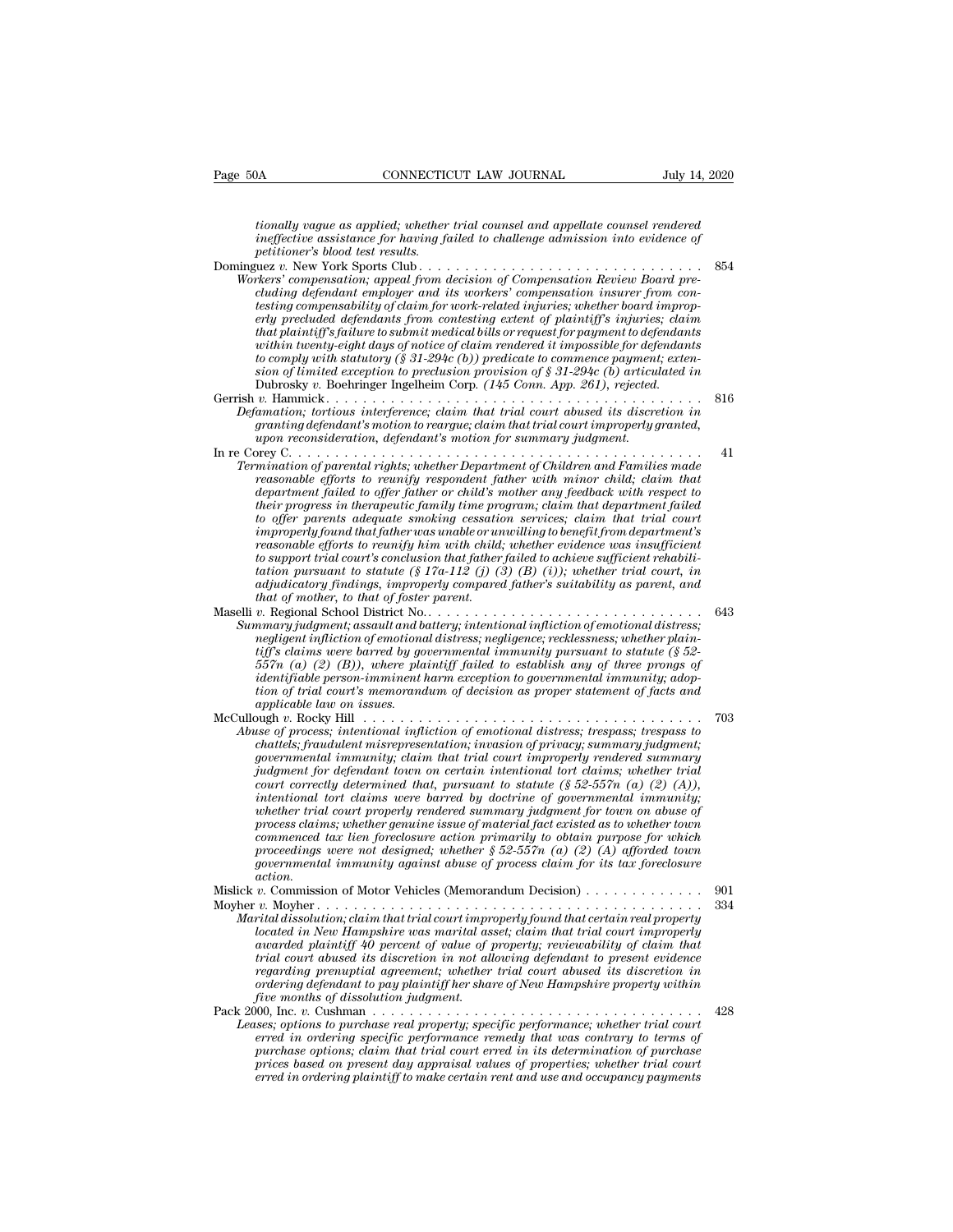*and by refusing to credit any such payments against purchase prices; whether*<br>*defendant was entitled to interest on purchase price of properties; whether trial*<br>*court erred in failing to set murchase price for one prope defendant was entitled to interest on purchase prices; whether* and by refusing to credit any such payments against purchase prices; whether defendant was entitled to interest on purchase price of properties; whether tria *connection LAW JOURNAL* Page 51A<br> *cond by refusing to credit any such payments against purchase prices; whether*<br> *defendant was entitled to interest on purchase price of properties; whether trial*<br> *court erred in faili value 14, 2020* CONNECTICUT LAW JOURNAL Page<br> *and by refusing to credit any such payments against purchase prices; whether*<br> *defendant was entitled to interest on purchase price of properties; whether trial<br>
court erred* and by refusing to credit any such payments against purchase prices; whether<br>defendant was entitled to interest on purchase price of properties; whether trial<br>court erred in failing to set purchase price for one property b and by refusing to credit any such payments against purchase prices; whether defendant was entitled to interest on purchase price of properties; whether trial court erred in failing to set purchase price for one property b and by refusing to credit any such payments against purchase prices; whether<br>defendant was entitled to interest on purchase price of properties; whether trial<br>court erred in failing to set purchase price for one property b

- and by repusing to creati any such payments against purchase prices; whether trial<br>defendant was entitled to interest on purchase price of properties; whether trial<br>court erred in failing to set purchase price for one prop *matter in failing to set purchase price of properties; whether trade court erred in failing to set purchase price for one property based on appraised value submitted by defendant.<br>
Statewide Grievance Committee .......... tourt errea in jauing to set purchase price jor one property based on appraised*<br>
Statewide Grievance Committee.<br> *Statewide Grievance Committee of the property granted motion to dismiss appeal,*<br> *for lack of subject mat partical of distanting for difference Committee (Statewide Grievance Committee (for lack of subject matter traid court properly granted motion to for lack of subject matter jurisdiction, that challenged defendant discipli* Petrucelli *v.* Meriden . . . . . . . . . . . . . . . . . . . . . . . . . . . . . . . . . . . . . . . . <sup>838</sup> *Attorney asscriptine; whether trial court property granted motion to dismiss appeal, for lack of subject matter jurisdiction, that challenged defendant's imposition of discipline against plaintiff attorney; whether defend per lack of subject matter jurisdiction, that challenged defendant is imposition of discripline against plaintiff attorney; whether defendant was deprived of subject matter jurisdiction pursuant to Disciplinary Counsel v. right to appear to appear to appear to Discripting Court from the matter jurisdiction pursuant to Disciplinary Coursel v. Elder (325 Context to adjudicate grievance against plaintiff that was filed beyond six year line pe*
- mater jarisatetion parsuant to Disciplinary Coulset *v*. Eater (32.3 Comt. 316)<br>to adjudicate grievance against plainting finat was filed beyond six year limitation<br>period in applicable rule of practice (§ 2-32 (a) (2)).<br>P *Beriod in applicable rule of practice* (§ 2-32 (*a*) (2) (*E*)).<br> *Statute of inapplicable rule of practice* (§ 2-32 (*a*) (2) (*E*)).<br> *SSSAppeal of violation of city ordinance; whether trial court should have dismissed<br>*
- *found that plaintiff's cause of promissory note, whether trial court should have dismissed*<br>*fould to recover's note of action of city ordinance; whether trial court should have dismissed*<br>*petition for lack of subject ma boration of city ordinance; whether trial court should have dismissed*<br>*betail of violation of city ordinance; whether trial court should have dismissed*<br>*right to appeal to Superior Court from hearing officer's decision. beat of violation of cuy orainance; whether trial court should have aismissed*<br>petition for lack of subject matter jurisdiction; whether petitioner had statutory<br>right to appeal to Superior Court from hearing officer's de *in failing to conclude that there was acknowledgment of debt by defendant, thereby tolling statute of limitations.* Frime Bank v. Vitano, inc.<br>
Statute of limitations; guarantee of promissory note; whether trial court properly<br>
found that plaintiff's cause of action to recover from defendant guarantor on<br>
borrower's note accrued when bo *Breach of contractions; guarantee of promissory note; whether trial court property found that plaintiff's cause of action to recover from defendant guarantor on borrower's note accrued when borrower defaulted on note paym concer's note accrued when borrower defaulted on note payments and was borrower's note corved when borrower defaulted on note payments and was barred in failing to conclude that there was acknowledgment of debt by defenda*
- *settlementa agreement agreement agreement agreement agreement agreement agreeming in galing to conclude that there was acknowledgment of debt by defendant, thereby in its client; client in failing to conclude that there w agreed by applicable statute of timitations (§ 52-576); claim that trial court erred*<br>in failing to conclude that there was acknowledgment of debt by defendant, thereby<br>tolling statute of limitations.<br>Partners, LLC v. Ree *and created genuine indians.*<br> *and conclude that there was acknowledgment of debt by defendant, thereoy*<br> *Partners, LLC v. Reed Smith, LLP*<br> *ach of contract; motion for summary judgment; claim that trial court improper signed agreement; whether trial court properly*<br> **Partners, LLC**  $v$ . Reed Smith, LLP<br> *signed of contract; motion for summary judgment; claim that trial court improperly<br>
concluded that defendant law firm was bound by co action had collateral estoppel effect.* Ereach of contract; motion for summary juagment; claim that trial court improperty<br>concluded that defendant law firm was bound by confidentiality provision of<br>settlement agreement, coupled with defendant's signature on agr *Concluded that agendant law firm was bound by confidentially provision of* settlement agreement only to extent of its client; claim that language of settlement agreement; coupled with defendant's signature on agreement, w *betweenent agreement only to extent of its cirent; ciarm that language of setuement*<br>agreement, coupled with defendant's signature on agreement, was ambiguous<br>and created genuine issue of material fact regarding capacity
- *before court on which is supposed with argendants sugnature on agreement, was amonguous*<br> *before cated genuine issue of material fact regarding capacity in which defendant<br>
signed agreement; whether trial court properly dim a created genume issue of material jact regarding capacity in signed agreement; whether trial court properly concluded that fi* action had collateral estoppel effect.<br> *v.* Rosario . . . . . . . . . . . . . . . . . . Rozbicki *v.* Sconyers . . . . . . . . . . . . . . . . . . . . . . . . . . . . . . . . . . . . . . . . <sup>767</sup> *Veration in the sumplet effect.*<br> *Versation of marriage; motion for contempt; motion for continuance; claim that*<br> *because trial court denied motions for contempt, there were no pending motions*<br> *before court on which*
- *summary judgment; claim that genuine issue of material fact existed as to whether definited motions for contempt; motion for continuance; ciarm that*<br>*because trial court denied motions for contempt, there were no pending motions*<br>*before court on which it could find plaintiff in contempt claim pecause traat court denied motions for contempt, there were no pending motions*<br>*before court on which it could find plaintiff in contempt; claim that plaintiff*<br>*did not receive motion for contempt by service of process. all facts within his knowledge to counsel when relying on advice of counsel; claim that attorney failed to perform adequate investigation before filing special defenses and counterclaim; claim that attorney lacked probable cause to file satious litigation; whether trial court erred in granting defendants' motions for*<br> *summary judgment; claim that genuine issue of material fact existed as to<br>
whether defendant knew of availability of insurance coverage ammary judgma*<br> *area defendant*<br> *all facts within lall facts within lall facts within lall and all facts within lall pack and courned*<br> *all facts and courned afenses area of law.*<br>
D. G. . . . . . . . . . . . . . . . . menter argendant knew of availability of insurance coverage at time he hired<br>private counsel; claim that defendent did not provide full and fair statement of<br>all facts within his knowledge to counsel when relying on advice *Application for civil protection order pursuant to statute for counsel when relying on advice of counsel,*<br> *All facts within his knowledge to counsel when relying on advice of counsel;*<br> *Application to the special defen that interiories within this knowledge to counset when retying on darice of counset,*<br>claim that attorney failed to perform adequate investigation before filing special<br>abefenses and counterclaim because he was not experi
	-

*videotape recordings at hearing on application for protection order; claim that trial court improperly issued protection order despite fact that defendant was not arrested for violating any of statutory provisions set forth in statute (§ 54* area of taw.<br> **170** governing the criminal context of the statute (§ 46b-16a); claim that bication for civil protection order pursuant to statute (§ 46b-16a); claim that trial court abused its discretion by excluding evide *protection of the particular in the protection order pursuant to statute*  $(S$  46b-16a); claim that trial court abused its discretion by excluding evidence of certain audio and videotape recordings at hearing on applicati *forming for civil protection order pursuant to statute* (§ 46b-16a); claim that<br>trial court abused its discretion by excluding evidence of certain audio and<br>videotape recordings at hearing on application for protection or *constrainably the difference of certain and to and independence of certain and the chiral court improperly issued protection order despite fact that the ferdant was rol arrested for violating any of statuory provisions s claim.* rrat court improperly issued protection order despite jact that defendant was<br>not arrested for violating any of statutory provisions set forth in statute (§ 54-<br>Ik) governing criminal protective orders; claim that trial co *Conversion; unjust enrichment; tortious interference with contract; whether trial conversion order partly on basis of defendant having videotaped plaintiff performing her duties as public employee; reviewability of inadeq* 

*court abused in order protective orders; claim that trial court improperty issued*<br>protection order partly on basis of defendant having videotaped plaintiff per-<br>forming her duties as public employee; reviewability of ina protection order partly on basis of defendant having videotaped plaintiff per-<br>forming her duties as public employee; reviewability of inadequately briefed<br>constitutional claim, whether record was adequate for review of un *counsel pursuant to statute (§ 45a-650); whether trial court properly rendered summary judgment for defendants; whether genuine issues of material fact existed as to claims of conversion, unjust enrichment and intentional interference with contractual relations; claim that trial court improperly determined that agreement, unjust enrichment; tortious interference with contract; whether trial court abused its discrettion when it granted motion for permission to file motion for summary judgment; claim that trial court failed to ana*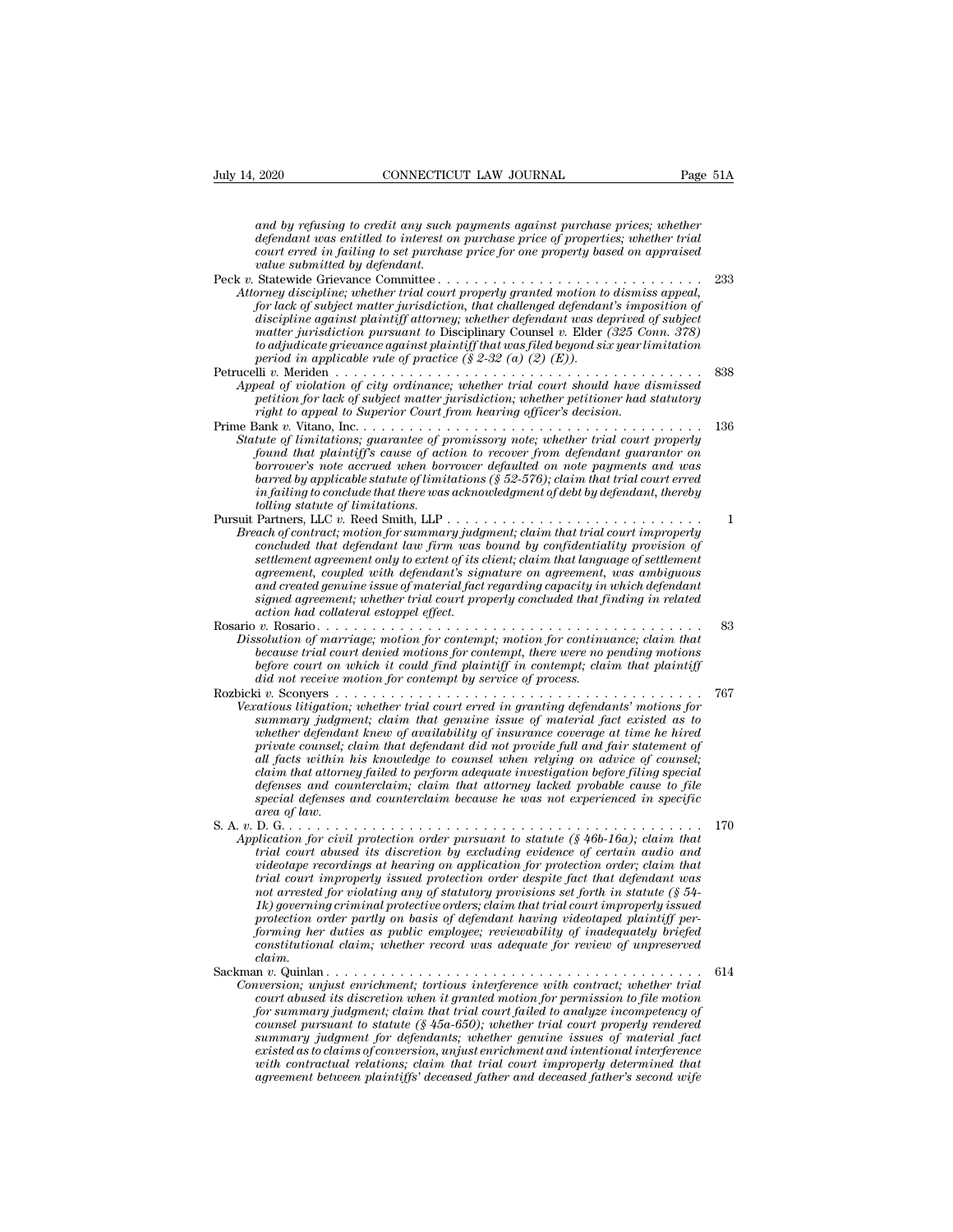*was invalid; claim that trial court failed to view evidence in light most favorable to plaintiffs.*

Page 52A CONNECTICUT LAW JOURNAL July 14, 2020<br>
vas invalid; claim that trial court failed to view evidence in light most favorable<br>
to plaintiffs.<br>
Salerno v. Lowe's Home Improvement Center. . . . . . . . . . . . . . . . *Worker CONNECTICUT LAW JOUKNAL July 14*<br> *Workers' compensation; appeal from decision of Compensation Review Board pre-<br>
duality of Compensation, appeal from decision of Compensation Review Board pre-<br>
<i>Workers' compensat cluding defendant employer and its workers' compensation insurer from conthe plainting compensability of claim fraction of compensation; compensation; compensation; appeal from decision of Compensation Review Board precluding defendant employer and its workers' compensation insurer from conte fallure to submit medial to sinution to submit ffailed to view evidence in light most favorable*<br>to plaintiffs.<br> *f*  $\alpha$  Lowe's Home Improvement Center.<br> *f*  $\alpha$  Lowe's Home Improvement center.<br> *f*  $\alpha$  Compensation Re *the plantity-eight days of notice of claim rendered it impossible of plantity-eight most compensation; appeal from decision of Compensation Review Board precluding defendant employer and its workers' compensation insurer avail themselves of statutory (§ 31-294c (b)) one year safe harbor provision; exters'* compensation; appeal from decision of Compensation Review Board precluding defendant employer and its workers' compensation insurer from concluding defendant employer and its work-related injuries; claim that pla *icharralistics is compensation*; *appeal from decision of Compensation Review Board precluding defendant employer and its work-related injuries; claim find plaintiff's failure to submit medical bills or request for pa* Entricuted in Compensability of claim for work-related injuries; claim that plaintiff's<br>failure to submit medical bills or request for payment to defendants within<br>fuenty-eight days of notice of claim rendered it impossibl *Motion to submit medical bills or request for payment to defendants within*<br>*the therity-eight days of notice of claim rendered it impossible for defendants to*<br>*avail themselves of statutory (§ 31-294c (b)) one year safe littie* is stamin metation into the privilege; yor payment to dependants battery eight days of notice of claim rendered it impossible for defendants to avail themselves of statutory (§ 31-294c (b)) one year safe harbor pr *disting-eight aligs of statutory (§ 31-294c (b)) one year safe harbor provision;*<br>avail themselves of statutory (§ 31-294c (b)) one year safe harbor provision;<br>extension of limited exception to preclusion provision of § 3 *extension of limited exception to preclusion provision of § 31-294c (b) articulated*<br> *in* Dubrosky v. Boehringer Ingelheim Corp. (145 Conn. App. 261), rejected.<br>
Scholz v. Epstein<br> *Motion to dismiss; statutory theft; su trial court improperly determined that defendant was absolutely immune from liability for statutory theft, subject matter jurisdiction, absolute immunity;*<br>*liting to dismiss; statutory theft; subject matter jurisdiction, absolute immunity;*<br>*litingation privilege; whether trial court properly gr was perpetrated outside scope of judicial proceedings.* It is unity and the server that the country and the defendant's motion, the dismiss and determined that defendant attorney was protected by absolute immunity from plaintiff's action for theft pursuant to statute (§ 52-564) *Breach of lease; attorney trial court property gradient attorney was protected by absolute immuinty from plaintiff's action for theft pursuant to statute (§ 52-564); claim that trial court improperty determined that defen when in the minder and we paid in the plaint duomage was proceeded by absolute in minds form plaintiff's action for theft pursuant to statute (§ 52-564); claim that trial court improperly determined that defendant was abs estate taxes because it alternined that defendant was absolutely immume from*<br>*itial court improperly determined that defendant was absolutely immume from*<br>*liability for statutory theft where some of defendant's alleged plaintiff providence weally the some of defendant's alleged criminal conduct*<br>*plability for statutory theft where some of defendant's alleged criminal conduct*<br>*was perpetrated outside scope of judicial proceedings.*<br>**1** *ituation is discretion in the it was perpetrated outside scope of judicial proceedinal proceedinal proceedinal proceedinal proceedinal proceedinal cancel is properties. LLC v. Sport-N-Life Distributing, LLC.* ach of lease Sclafani Properties, LLC v. Sport-N-Life Distributing, LLC .<br> *Breach of lease*; attorney trial referee; attorney's fees; claim that trial court erred<br>
when it failed to include in its judgment for plaintiff amount for unp *Harassment in second degree; stalking in second degree; when it failed to include in its judgment for plaintiff amount for unpaid real estate taxes because it improperly accepted attorney trial referee's finding that plai erly determined to include in its judgment for plaintiff amount for unpaid real*<br>when it failed to include in its judgment for plaintiff amount for unpaid real<br>estate taxes because it improperly accepted attorney frial re *lack is guest in the guest of competence; whether trial competence; finding that* plaintiff provided no evidence of such unpaid taxes; claim that trial court abused its discretion in its award of attorney's fees.<br>Auburn *defendant had mental illness or mental incapacity.* State *v.* Brown . . . . . . . . . . . . . . . . . . . . . . . . . . . . . . . . . . . . . . . . . . . . <sup>630</sup> *Assault in first degree; claim that state presented insufficient evidence to disprove*<br>*Aarassment in second degree; claim in second degree; whether trial court improperly determined that defendant forfeited right to self definition in the community of self-defendant in second degree; talking in second degree; whether trial court abused its discretion in defendant had mental illness or mental incapacity.*<br>Brown  $\dots$   $\dots$   $\dots$   $\dots$   $\dots$   $\dots$ erly determined that defendant forfeited right to self-representation on basis of<br>lack of competence; whether trial court abused its discretion in concluding that<br>defendant had mental illness or mental incapacity.<br>State v. *Assault in first degree; motion for judgment of acquittal; claim that evidence pre-*<br>evidendant *had mental illness or mental incapacity.*<br>Assault in first degree; claim that state presented insufficient evidence to dispr *sented at trial was insufficient to establish that defendant intended to cause Brown*<br> *serious in first degree; claim that state presented insufficient evidence to disprove*<br> *defendant's theory of self-defense; credibility of witnesses.*<br> *Crafter*<br> *Crafter*<br> *Crafter committed plain error*<br> *s by failing to provide defense; claim that state presented insufficient evidence to dispredendant's theory of self-defense; credibility of witnesses.*<br>Crafter  $\ldots$   $\ldots$   $\ldots$   $\ldots$   $\ldots$   $\ldots$   $\ldots$   $\ldots$   $\ldots$   $\ldots$   $\ld$ State *v.* Dyous . . . . . . . . . . . . . . . . . . . . . . . . . . . . . . . . . . . . . . . . . . . . <sup>253</sup> *Petition to extend psychiatric commitment of acquittal; claim that evidence presented at trial was insufficient to establish that defendant intended to cause<br>serious physical injury to victim; claim that trial court commi Security Review Board; claim that trial court in first degree; motion for judgment of acquittal; claim that evidence presented at trial was insufficient to establish that defendant intended to cause serious physical injur petition, acquittee was mention, acquittee in the establish that defendant intended to cause*<br>serious physical injury to victim, claim that trial court committed plain error<br>by failing to provide defense of others instruc *comparison interious physical injury to victim; claim that trial court committed plain error*<br>*claim to provide defense of others instruction, sua sponte, to jury.*<br>
253<br> *Petition to extend psychiatric commitment of acqu extend acquittee's commitment.* State *v.* Harris . . . . . . . . . . . . . . . . . . . . . . . . . . . . . . . . . . . . . . . . . . . . <sup>530</sup> *Petition to extend psychiatric commitment of acquittee to jurisdiction of Psychiatric*<br>*Security Review Board; claim that trial court's findings that, at time of state's*<br>*petition, acquittee was mentally ill and dangerou is security Review Board;* claim that trial court's findings that, at time of state's<br>petition, acquittee was mentally ill and dangerous to himself or others were<br>clearly erroneous; claim that trial court improperly grant *accurity accele bound, count alle in all that court's judings had, at the of since dearly erroneous; claim that trial court improperty granted state's petition to extend acquittee's commitment.*<br>
Harris .................. *defendant of his due process right to fair trial; claim that defendant was deprived of his right to due process because materially favorable evidence was withheld.* State *v.* Jackson . . . . . . . . . . . . . . . . . . . . . . . . . . . . . . . . . . . . . . . . . . . <sup>489</sup> *Violation of probation; carrying pistol without permit; whether trial court improperly admitted uncharged misconduct evidence; unpreserved claims on appeal; plain error doctrine; whether alleged prosecutorial impropriety defendant violated uncharged misconduct evidence; unpreserved claims on*<br>appropring *definited uncharged misconduct evidence; unpreserved claims on*<br>appeal; plain error doctrine; whether alleged prosecutorial impropriety *propenty aumined unchuryed missionality entropenty depinded entropenty plain error doctrine; whether alleged prosecutorial impropriety deprived* of his right to due process right to fair trial; claim that defendant was de *defendant of his due process right to fair trial; claim that defendant of his right to due process right to fair trial; claim that defendant was deprived of his right to due process because materially favorable evidence w of Adult Probation were de minimis and insufficient to support finding of violation of probation; reviewability of claim that trial court erred in admitting hearsay in that evidence was insufficient to support finding that*<br>defendant violated his probation; claim that there was insufficient evidence to<br>prove defendant had constructive possession of narcotics that formed basis dation of probation; claim that evidence was insufficient to support finding that defendant violated his probation; claim that there was insufficient evidence to prove defendant had constructive possession of narcotics tha *defendant voolated has probation; claim that there was insufficient evidence prove defendant had constructive possession of narcotics that formed his arrest; claim that two instances in which defendant failed to report fi* From any tantom and constructer possession of matricial and the propert to Office<br>of Adult Probation were de minimis and insufficient to support finding of viola-<br>tion of probation, reviewability of claim that trial court *Multi Probation were de minimis and insufficient to support finding of violation of probation; reviewability of claim that trial court erred in admitting hearsay testimony during probation revocation hearing; whether tria vion of probation; reviewability of claim that trial court erred in admitting hearsay testimony during probation revocation hearing; whether trial court abused its discretion in admitting hearsay statements; whether trial*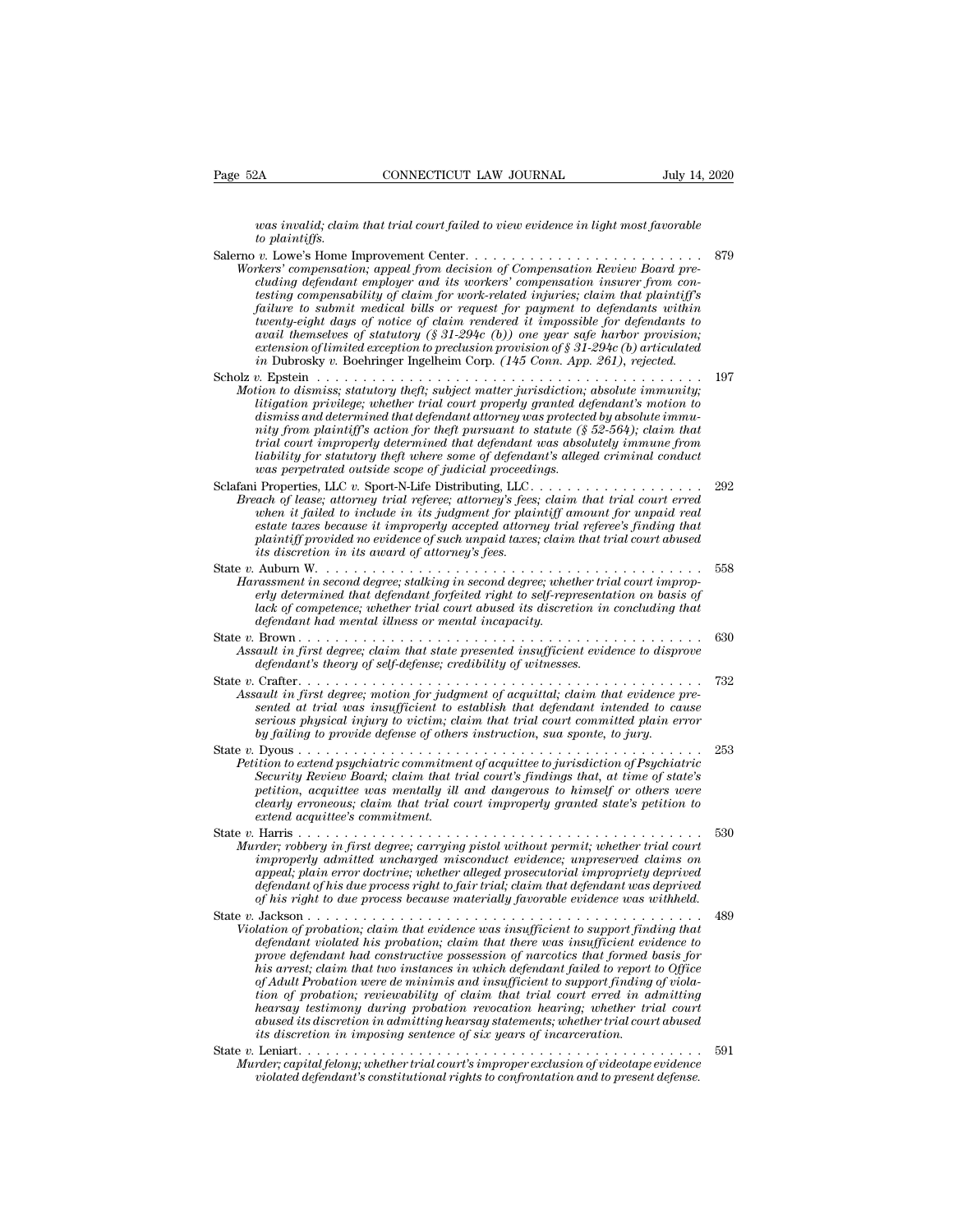State *<sup>v</sup>*. Magaraci . . . . . . . . . . . . . . . . . . . . . . . . . . . . . . . . . . . . . . . . . . <sup>305</sup> *Assault in first degree; claim that state presented insufficient evidence to disprove defendant's theory of self-defense; credibility of witnesses; whether jury reason-<br>ably could have concluded that defendant was initial defendant's theory of self-defendant insulficient evidence to disprove*<br>*defendant's theory of self-defense; credibility of witnesses; whether jury reason-defendant's theory of self-defense; credibility of witnesses; whet* 2020 **and CONNECTICUT LAW JOURNAL Page 53A**<br> **ably could have concluded that state presented insufficient evidence to disprove**<br> *addt in first degree; claim that state presented insufficient evidence to disprove*<br> *adefen ability to safely retreat; whether defendant waived claim that trial court improperlands*<br> *erault in first degree; claim that state production defendant's theory of self-defense; crediably could have concluded that defendantly to safely retreat; whether defend<br>
<i>erly charged jury on self-defense.*<br> State *v*. Magaraci<br>
Assault in first degree; claim that state presented insufficient evidence to disprove<br>
defendant's theory of self-defense; credibility of witnesses; whether jury reason-<br>
ably could have concluded that *F* w. Magaract  $\cdots$   $\cdots$   $\cdots$   $\cdots$   $\cdots$   $\cdots$   $\cdots$   $\cdots$   $\cdots$   $\cdots$   $\cdots$   $\cdots$   $\cdots$   $\cdots$   $\cdots$   $\cdots$   $\cdots$   $\cdots$   $\cdots$   $\cdots$   $\cdots$   $\cdots$   $\cdots$   $\cdots$   $\cdots$   $\cdots$   $\cdots$   $\cdots$   $\cdots$   $\cdots$   $\cdots$   $\cdots$   $\cdots$   $\cdots$   $\$ aut in first aegree; claim that state presented insufficient evidence to assprove<br>defendant's theory of self-defense; credibility of witnesses; whether jury reason-<br>doly could have concluded that defendant was initial aggr *cagendants theory of self-agense; creatioutry of witnesses; whether jury reasonably could have concluded that defendant was initial aggressor and that he had ably concluded that defendant waived claim that trial court imp of victim; reviewablighty of claim that was initial aggressor and that he hadability to safely retreat; whether defendant waived claim that trial court improperly charged jury on self-defendant waived claim that trial cou recollection by showing witness document that was different from document he purported to show witness;* considering that provided that providence in the process right to fair trial as result of prosecutorial improprieties; claim that prosecutor used excessive leading questions during direct exami Marrero . . . . burglary in first degree; assault in second degree; whether defendant in example in the sum of process right to fair trial as result of prosecutorial improprieties; was denied due process right to fair tria *ies; whether trial court abused is discretion abused in mechanity was denied due process right to fair trial as result of prosecutorial improprieties;* claim that prosecutor used excessive leading questions during direct *recordings of defendant's phone calls to increase to inproperties;*<br>claim that prosecutor used excessive leading questions during direct examination<br>of victim; reviewability of claim that prosecutor improperly refreshed w *clarm that prosecutor used excessive leading questions during direct examination* of victim; reviewability of claim that prosecutor improperly refreshed witness' recollection by showing witness document that was different *recollection by showing witness document that was different from document he*<br>*purported to show witness; claim that prosecutor improperly commented during*<br>*closing argument about victim's inconsistent statements as to c instructing jury on consciousness of guilt.* purported to show withess; claim that prosecutor improperty commented during<br>closing argument about victim's inconsistent statements as to cause of her injur-<br>ies; whether trial court abused its discretion by admitting int *Cosing argument about victim's inconsistent statements as to cause of ner injuries; whether trial court abused its discretion by admitting into evidence recordings of defendant's phone calls to incarcerated girlfriend; cl that plaintiff is the court abused its asscretion by admitting into evidence*<br>*the recordings of defendant's phone calls to incarcerated girlfriend; claim that trial*<br>*court improperly prevented defendant from exploring s recordings of agendant's phone calls to incarcerated griffriena; claim that trial court improperly prevented defendant from exploring state's ability to authenticate his voice on recordings; claim that trial court abused whether trial court abused its discretion in denying plaintiff's motion for reargucate nis voice on recordings; constructing jury on consciousne*<br>arshal Assn. of Connecticut, Inc.<br>daratory action; motion to dismit<br>that plaintiff lacked association<br>its members were classically of<br>Morto M. . . . . . . . State *v.* Morlo M. . . . . . . . . . . . . . . . . . . . . . . . . . . . . . . . . . . . . . . . . . . <sup>748</sup> *Assault in first degree; risk of injury to child; unlawful court improperly determined that that plaintiff lacked associational standing; whether plaintiff established hat its members were classically or statutorily aggri whether gailom, motion to ausmiss; ciarm intit trial court improperty determined that that plaintiff lacked associational standing; whether plaintiff stablished that distance its members were classically or statutorily ag and parmty) acked associational standing; whether parmty) established that*<br>*its members were classically or statutorily aggrieved by challenged conduct;*<br>*whether trial court abused its discretion in denying plaintiff's degree; whether evidence was insufficient to support conviction of risk of injury to child, where defendant was charged under portion of reargument and reconsideration.*<br>  $\Delta$  and  $t$  is  $\Delta$  is a charge in the same of injury to child, unlawful restraint in first degree;<br>  $\Delta$  and  $t$  in first degree; *(§ 53-21 (a) (§ 1))* that reconstantion. The main and reconstant in first degree; and that in first degree; whether state failed to prove that defendant caused victim serious physical injury, and, thus, that evidence was *created situation that exerces in the child, unlawful restraint in first degree, and tin first degree; risk of injury to child, unlawful restraint in first degree, and, thus, that evidence was insufficient to support conv ault in first degree; risk of infury to child; unlawful restraint in first degree; whether state failed to prove that defendant caused victim serious physical injury, and, thus, that evidence was insufficient to support c whether state jauled to prove that defendant caused victim serious physical in first* degree; whether evidence was insufficient to support conviction of assault in first degree; whether evidence was insufficient to suppor and, thus, that evidence was insufficient to support convictio<br>degree; whether evidence was insufficient to support convictiti<br>to child, where defendant was charged under portion of ris<br>(§ 53-21 (a) (1)) that required that degree; whener evalence was insufficient to support conviction of risk of injury<br>to child, where defendant was charged under portion of risk of injury statute<br>(§ 53-21 (a) (1)) that required that he have general intent to *Risk of injury to child; corpus delicti rule mere perrorion of rules of*  $S$  *53-21 (a) (1)) that required that he have general intent to perform act that created situation that put children's health and morals at risk of i is* 33-21 (a) (1)) that required that he have general intent to perform act that created situation that put children's health and morals at risk of impairment; whether evidence was sufficient to support conviction of unla *created struation that put chiaren's health and morals at risk of imparment;*<br>whether evidence was sufficient to support conviction of unlawful restraint in<br>first degree; claim that defendant's intent to assault victim.<br>R *onether evidence was sufficient to support conviction of undavful restraint in first degree; claim that defendant's intent to unlawfully restrain victim was not independent from defendants intent to assault victim.*<br>  $\footnotes$ *occurred in absence of independent proof regarding second incident.* Stubbs *v.* ICare Management, LLC . . . . . . . . . . . . . . . . . . . . . . . . . . . . . . . . <sup>511</sup> *Employment discrimination; claim that trial court erred in rendering summary K* of mjury to chua, corpus deticti or corrosoordition rule; claim that evidence was<br>insufficient to support guilty verdict on second charge of risk of injury because<br>common-law corpus delicit rule prevented defendant fro *failing the support guilty vertact on second charge of risk of injury because*<br> *formon-law corpus delicit rule prevented defendant from being convicted solely*<br> *on basis of his uncorroborated confession that more than common-law corpus aeicta rule prevented aegendant from being convicted solety*<br> *on basis of his uncorroborated confession that more than one such incident*<br> *occurred in absence of independent proof regarding second inci pretextual and as to whether, at time plaintiff's employment in and and and and and player metallity ployment discrimination; claim that trial court erred in rendering summary indyment for defendants; whether trial court plaintiff was qualified to perform essential functions of job, following reasonable accommodiscrimination; claim that trial court erred in rendering summary*<br>*ployment discrimination; claim that trial court improperly concluded that plaintiff*<br>*failed to establish prima facie case of discrimination as th* ployment discrimination; claim that trial court erred in rendering summary<br>*judgment for defendants; whether trial court improperly concluded that plaintiff*<br>failed to establish prima facie case of discrimination as there *pudgment for defendants; whether trad court improperty concluded that plaintiff* failed to establish prima facie case of discrimination as there was genuine issue of material fact as to whether termination of plaintiff's *failed to establish prima facie case of discrimination as there was genuine*<br>*fissue of material fact as to whether termination of plaintiff's employment was<br>plaintiff was qualified to perform essential functions of job, form issue of material form surplaintiff was qualiff was qualiff was qualiff was qualified accommodation of form surgery.<br>Algorithm surplane was genuine issue commodation of surplane issue changery.<br>In surgery. Algorithm* pretextual and as to whether, at time planntyf s employment was terminated,<br>plaintiff was qualified to perform essential functions of job , following reasonable<br>accommodation of leave of absence; whether trial court improp plannty was qualified to perform essential functions of joo, jollowing reasonable<br>accommodation of leave of absence; whether trial court impropely rendered<br>summary judgment on plaintiff's reasonable accommodation claims as *accommodation of leave of absence; whether trial court improperly rendered*<br> *summary judgment on plaintiff's reasonable accommodation claims as there*<br> *was genuine issue of material fact as to whether plaintiff could pe mentry juagment on plaintyf s reasonable accommodation claims as there*  $\hat{p}$  and  $\hat{p}$  and  $\hat{p}$  for a ferminal issue of material fact as to whether plaintiff could perform essential functions of job with accommoda *was genume issue of material jact as to whether plaintiff could perform essential functions of job with accommodation of leave of absence to have and recover from surgery.*<br> *argo Bank, N.A. v. Melahn.* . . . . . . . . . *judgment of foreclosure sufficiently related to enforcement of note or mortgage.* Wells Fargo Bank, N.A. v. Melahn.<br>
Foreclosure, whether appeal from trial court's striking of special defenses was taken<br>
from final judgment; whether trial court relied on making, validity and enforce-<br>
ment test as expou *Breach of contract; violation of Connecticut Unfair Trade Practicus in the form final judgment; whether trial court relied on making, validity and enforcement test as expounded in U.S. Bank National Assn. v. Blowers (332 (§ 42-110a et seq.); violation of Home Improvement Act (§ 20-418 et seq.); and enforce-*<br>from final judgment; violation of macking, validity and enforce-<br>ment test as expounded in U.S. Bank National Assn. v. Blowers (332 *nemt test as expounded in U.S. Bank National Assn. v. Blowers (332 Comn. 656);*<br> *ment test as expounded in U.S. Bank National Assn. v. Blowers (332 Comn. 656);*<br> *indgment of foreclosure sufficiently related to enforceme ment test as expounded in U.S. Bank National Assn. v. Blowers (332 Conn. 650);*<br>
whether claim that plaintiff failed to send defendant timely notice of entry of<br>
judgment of foreclosure sufficiently related to enforcement